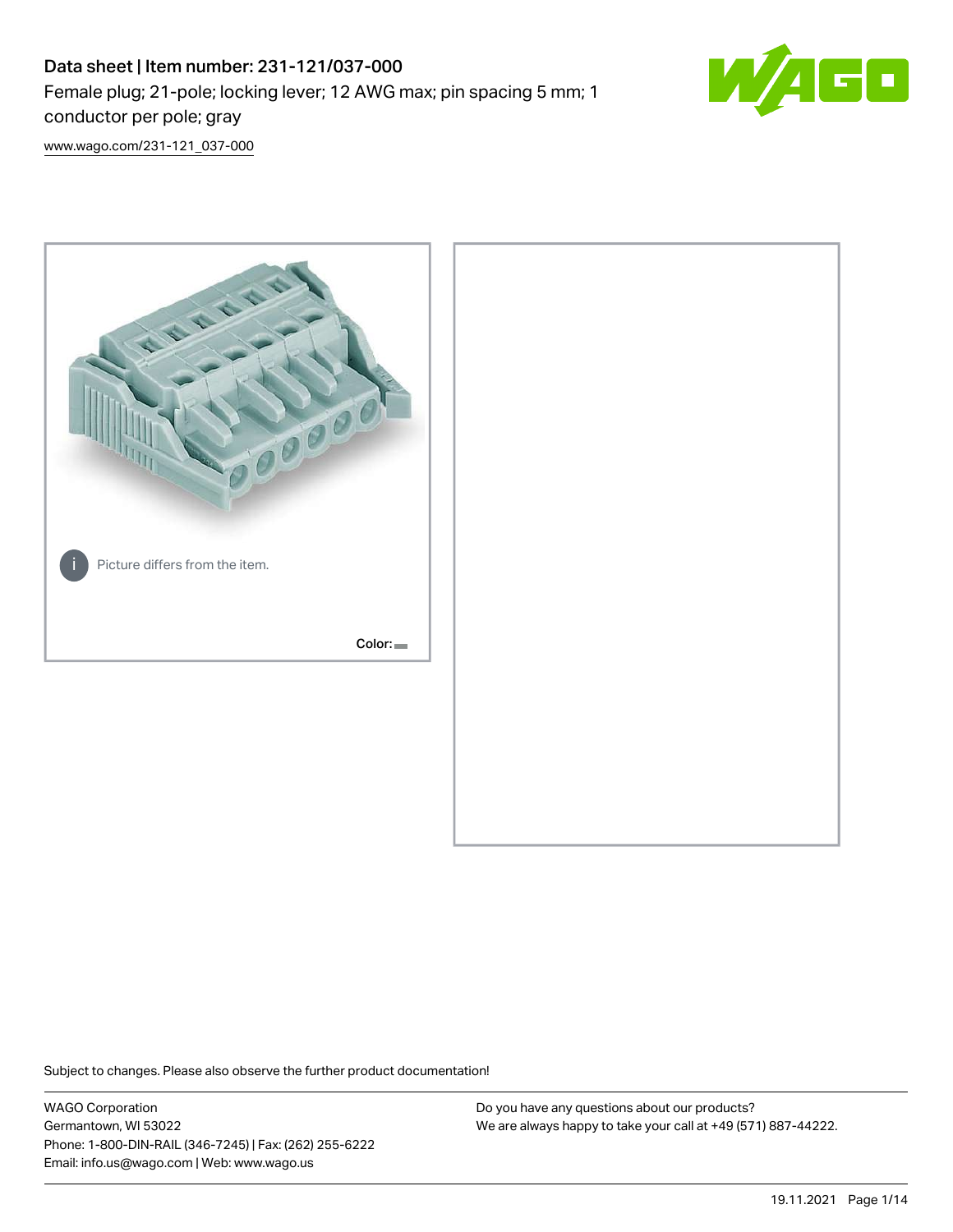

Dimensions in mm

L = pole no. x pin spacing

2- to 3-pole female connectors – one latch only

#### Item description

- **Universal connection for all conductor types**
- Easy cable pre-assembly and on-unit wiring via vertical and horizontal CAGE CLAMP<sup>®</sup> actuation  $\blacksquare$
- $\blacksquare$ Integrated test ports
- $\blacksquare$ With coding fingers

Subject to changes. Please also observe the further product documentation! Data

WAGO Corporation Germantown, WI 53022 Phone: 1-800-DIN-RAIL (346-7245) | Fax: (262) 255-6222 Email: info.us@wago.com | Web: www.wago.us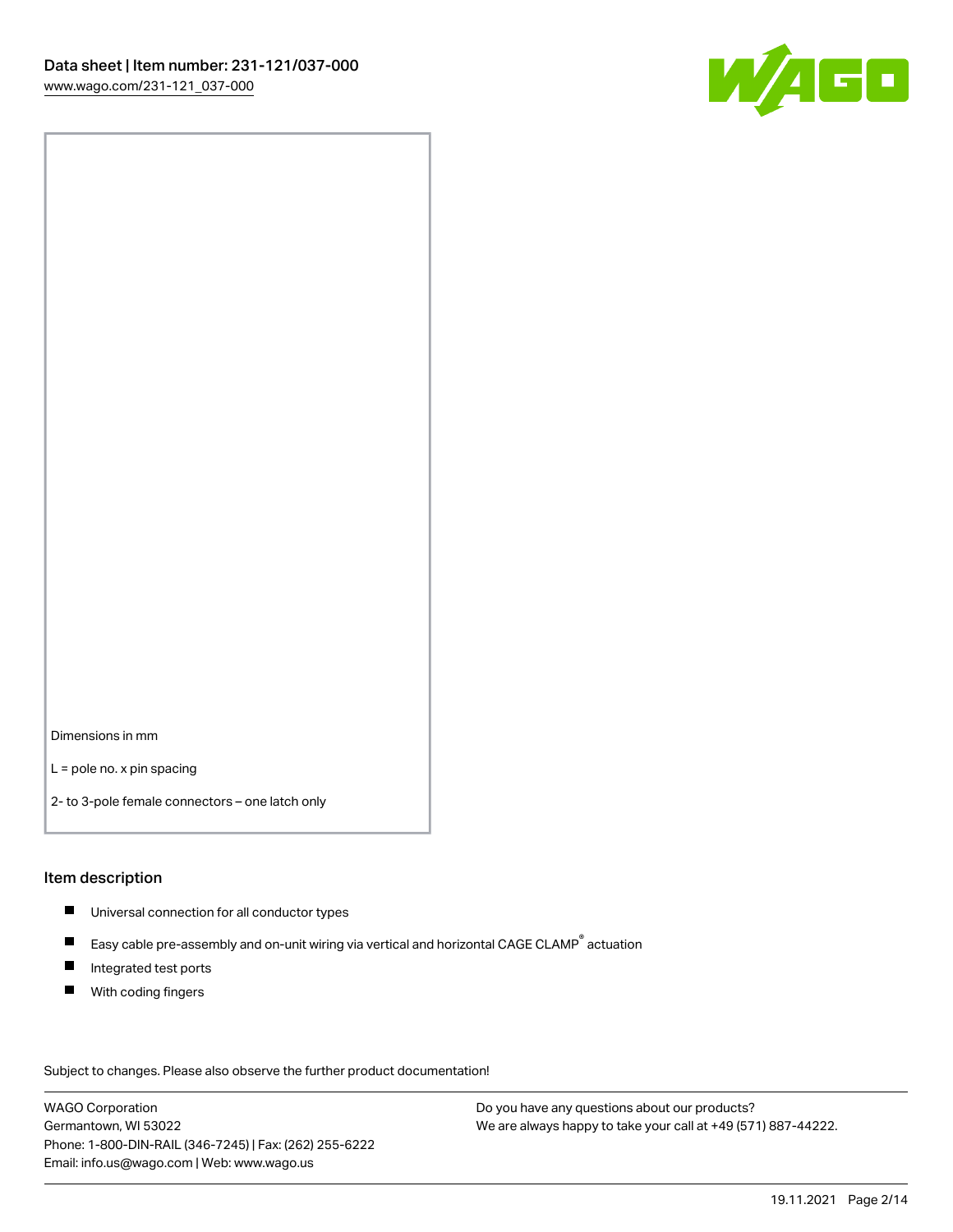

# Data Notes

| Safety information 1 | The MCS-MULTI CONNECTION SYSTEM includes connectors<br>without breaking capacity in accordance with DIN EN 61984. When<br>used as intended, these connectors must not be connected<br>/disconnected when live or under load. The circuit design should<br>ensure header pins, which can be touched, are not live when<br>unmated. |
|----------------------|-----------------------------------------------------------------------------------------------------------------------------------------------------------------------------------------------------------------------------------------------------------------------------------------------------------------------------------|
| Variants:            | Gold-plated or partially gold-plated contact surfaces<br>Other versions (or variants) can be requested from WAGO Sales or<br>configured at https://configurator.wago.com/                                                                                                                                                         |

# Electrical data

# IEC Approvals

| Ratings per                 | IEC/EN 60664-1                                                        |
|-----------------------------|-----------------------------------------------------------------------|
| Rated voltage (III / 3)     | 320 V                                                                 |
| Rated surge voltage (III/3) | 4 <sub>k</sub> V                                                      |
| Rated voltage (III/2)       | 320 V                                                                 |
| Rated surge voltage (III/2) | 4 <sub>k</sub> V                                                      |
| Nominal voltage (II/2)      | 630 V                                                                 |
| Rated surge voltage (II/2)  | 4 <sub>k</sub> V                                                      |
| Rated current               | 16A                                                                   |
| Legend (ratings)            | $(III / 2)$ $\triangle$ Overvoltage category III / Pollution degree 2 |

# UL Approvals

| Approvals per                  | UL 1059 |
|--------------------------------|---------|
| Rated voltage UL (Use Group B) | 300 V   |
| Rated current UL (Use Group B) | 15 A    |
| Rated voltage UL (Use Group D) | 300 V   |
| Rated current UL (Use Group D) | 10 A    |

# Ratings per UL

| Rated voltage UL 1977 | 600 V         |
|-----------------------|---------------|
| Rated current UL 1977 | $\sim$ $\sim$ |

# CSA Approvals

Approvals per CSA

Subject to changes. Please also observe the further product documentation!

| <b>WAGO Corporation</b>                                | Do you have any questions about our products?                 |
|--------------------------------------------------------|---------------------------------------------------------------|
| Germantown, WI 53022                                   | We are always happy to take your call at +49 (571) 887-44222. |
| Phone: 1-800-DIN-RAIL (346-7245)   Fax: (262) 255-6222 |                                                               |
| Email: info.us@wago.com   Web: www.wago.us             |                                                               |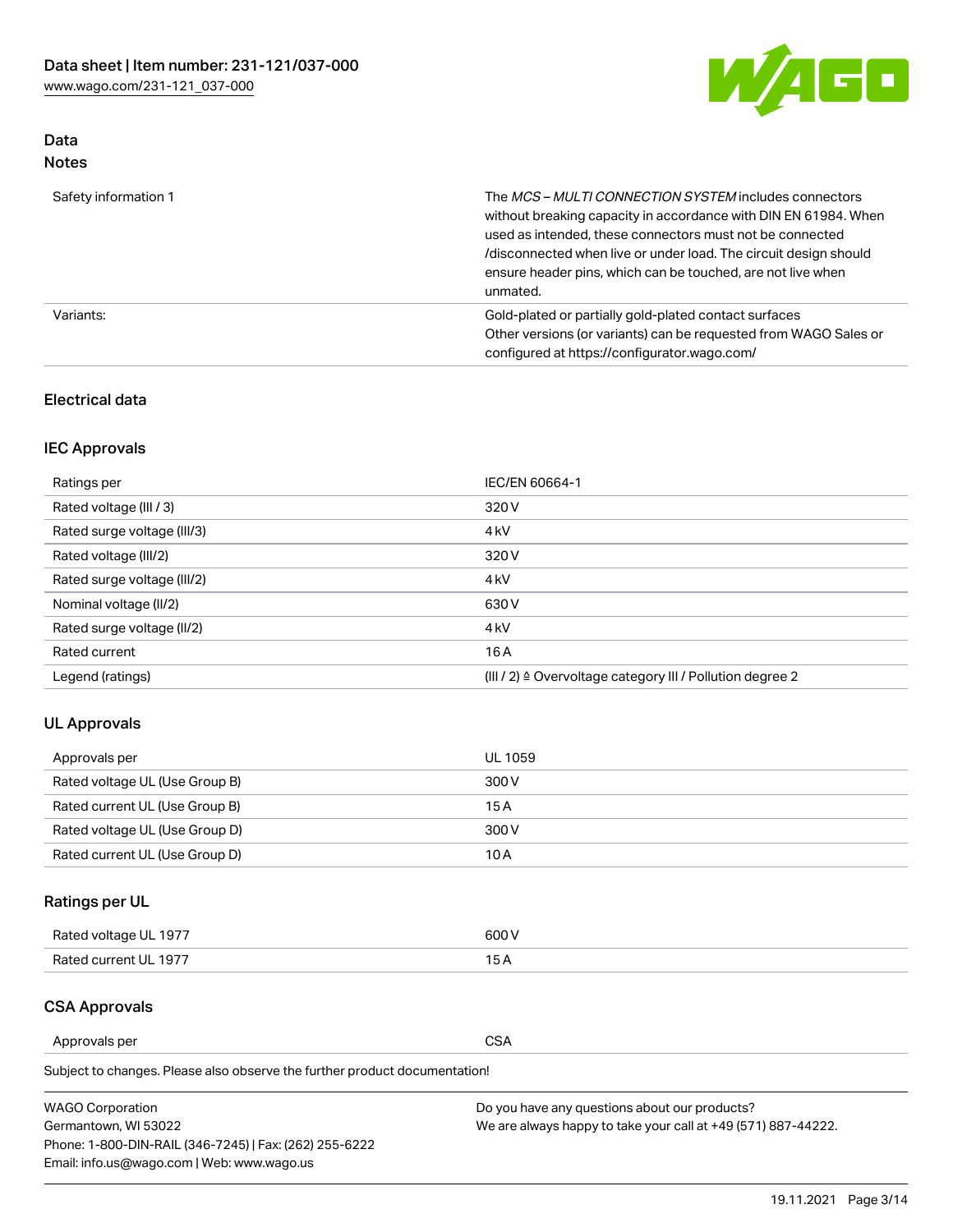[www.wago.com/231-121\\_037-000](http://www.wago.com/231-121_037-000)



| Rated voltage CSA (Use Group B) | 300 V |
|---------------------------------|-------|
| Rated current CSA (Use Group B) | 15 A  |
| Rated voltage CSA (Use Group D) | 300 V |
| Rated current CSA (Use Group D) | 10 A  |

### Connection data

| Total number of connection points |  |
|-----------------------------------|--|
| Total number of potentials        |  |
| Number of connection types        |  |
| Number of levels                  |  |

# Connection 1

| Connection technology                             | CAGE CLAMP®                             |
|---------------------------------------------------|-----------------------------------------|
| Actuation type                                    | Operating tool                          |
| Solid conductor                                   | $0.082.5$ mm <sup>2</sup> / 28  12 AWG  |
| Fine-stranded conductor                           | $0.08$ 2.5 mm <sup>2</sup> / 28  12 AWG |
| Fine-stranded conductor; with insulated ferrule   | $0.251.5$ mm <sup>2</sup>               |
| Fine-stranded conductor; with uninsulated ferrule | $0.252.5$ mm <sup>2</sup>               |
| Strip length                                      | $89$ mm $/ 0.310.35$ inch               |
| Number of poles                                   | 21                                      |
| Conductor entry direction to mating direction     | 0°                                      |

# Physical data

| Pin spacing | 5 mm / 0.197 inch     |
|-------------|-----------------------|
| Width       | 121.6 mm / 4.787 inch |
| Height      | 14.3 mm / 0.563 inch  |
| Depth       | 29.6 mm / 1.165 inch  |

# Plug-in connection

| Contact type (pluggable connector) | Female connector/socket |
|------------------------------------|-------------------------|
| Connector (connection type)        | for conductor           |
| Mismating protection               | No.                     |
| Locking of plug-in connection      | locking lever           |

# Material data

Color and the color of the color of the color of the color of the color of the color of the color of the color

Subject to changes. Please also observe the further product documentation! Material group I

| <b>WAGO Corporation</b>                                | Do you have any questions about our products?                 |
|--------------------------------------------------------|---------------------------------------------------------------|
| Germantown, WI 53022                                   | We are always happy to take your call at +49 (571) 887-44222. |
| Phone: 1-800-DIN-RAIL (346-7245)   Fax: (262) 255-6222 |                                                               |
| Email: info.us@wago.com   Web: www.wago.us             |                                                               |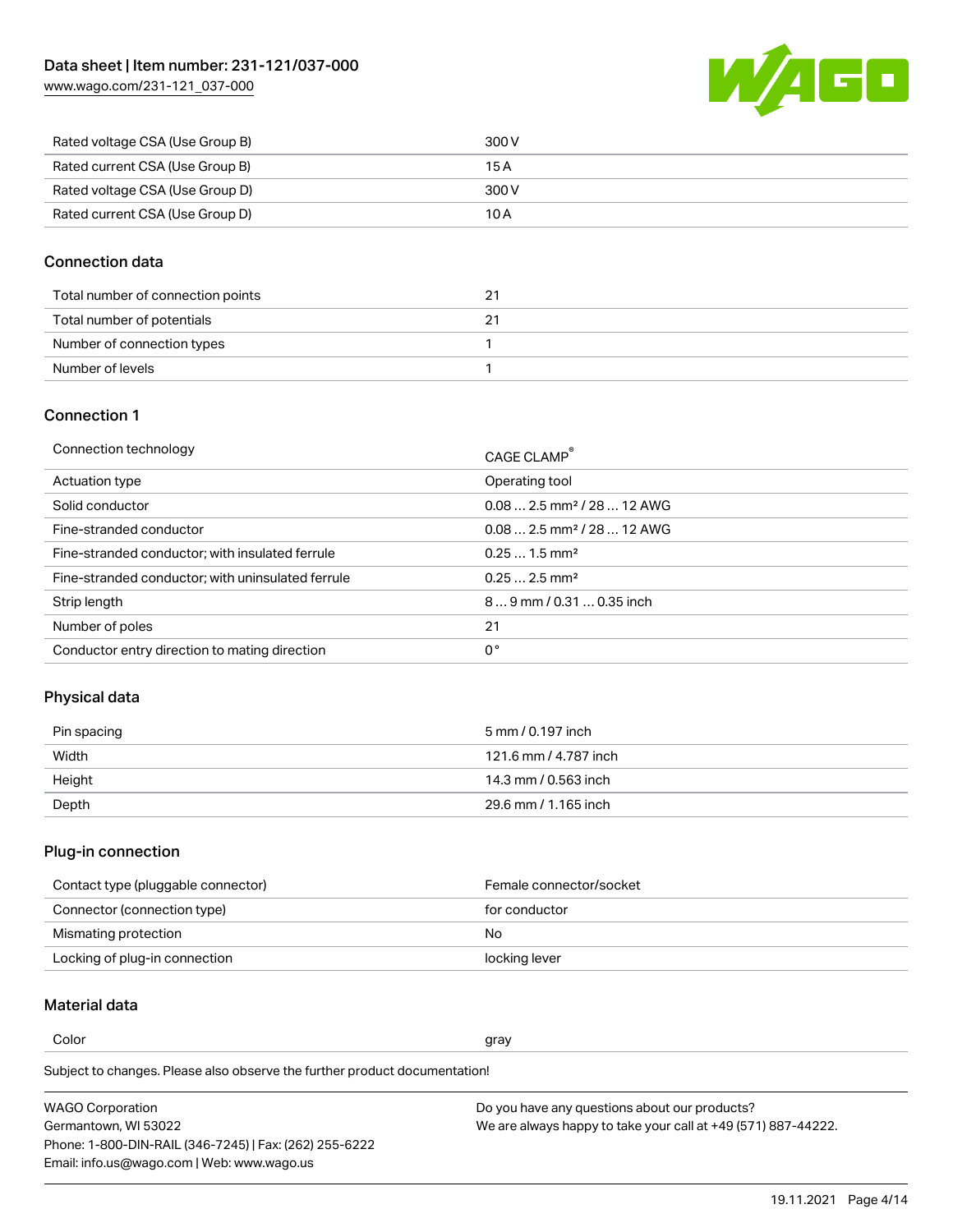[www.wago.com/231-121\\_037-000](http://www.wago.com/231-121_037-000)



| Material group              |                                   |
|-----------------------------|-----------------------------------|
| Insulation material         | Polyamide (PA66)                  |
| Flammability class per UL94 | V <sub>0</sub>                    |
| Clamping spring material    | Chrome nickel spring steel (CrNi) |
| Contact material            | Copper alloy                      |
| Contact plating             | tin-plated                        |
| Fire load                   | 0.555MJ                           |
| Weight                      | 38.2 <sub>g</sub>                 |
|                             |                                   |

#### Environmental requirements

| Limit temperature range | -60  +85 °Ր |
|-------------------------|-------------|
|-------------------------|-------------|

## Commercial data

| Product Group         | 3 (Multi Conn. System) |
|-----------------------|------------------------|
| PU (SPU)              | 10 Stück               |
| Packaging type        | box                    |
| Country of origin     | DE                     |
| <b>GTIN</b>           | 4044918364119          |
| Customs tariff number | 8536694040             |

#### Approvals / Certificates

#### Country specific Approvals

| Logo | Approval                               | <b>Additional Approval Text</b> | Certificate<br>name |
|------|----------------------------------------|---------------------------------|---------------------|
|      | CВ<br>DEKRA Certification B.V.         | IEC 61984                       | NL-39756            |
|      | <b>CSA</b><br>DEKRA Certification B.V. | C <sub>22.2</sub>               | LR 18677-<br>25     |

#### Ship Approvals

| Logo | Approval                                  | <b>Additional Approval Text</b> | Certificate<br>name                |
|------|-------------------------------------------|---------------------------------|------------------------------------|
| ABS  | <b>ABS</b><br>American Bureau of Shipping | $\overline{\phantom{0}}$        | $19 -$<br>HG1869876-<br><b>PDA</b> |
|      | <b>BV</b>                                 | IEC 60998                       | 11915/D0                           |

Subject to changes. Please also observe the further product documentation!

| <b>WAGO Corporation</b>                                | Do you have any questions about our products?                 |
|--------------------------------------------------------|---------------------------------------------------------------|
| Germantown, WI 53022                                   | We are always happy to take your call at +49 (571) 887-44222. |
| Phone: 1-800-DIN-RAIL (346-7245)   Fax: (262) 255-6222 |                                                               |
| Email: info.us@wago.com   Web: www.wago.us             |                                                               |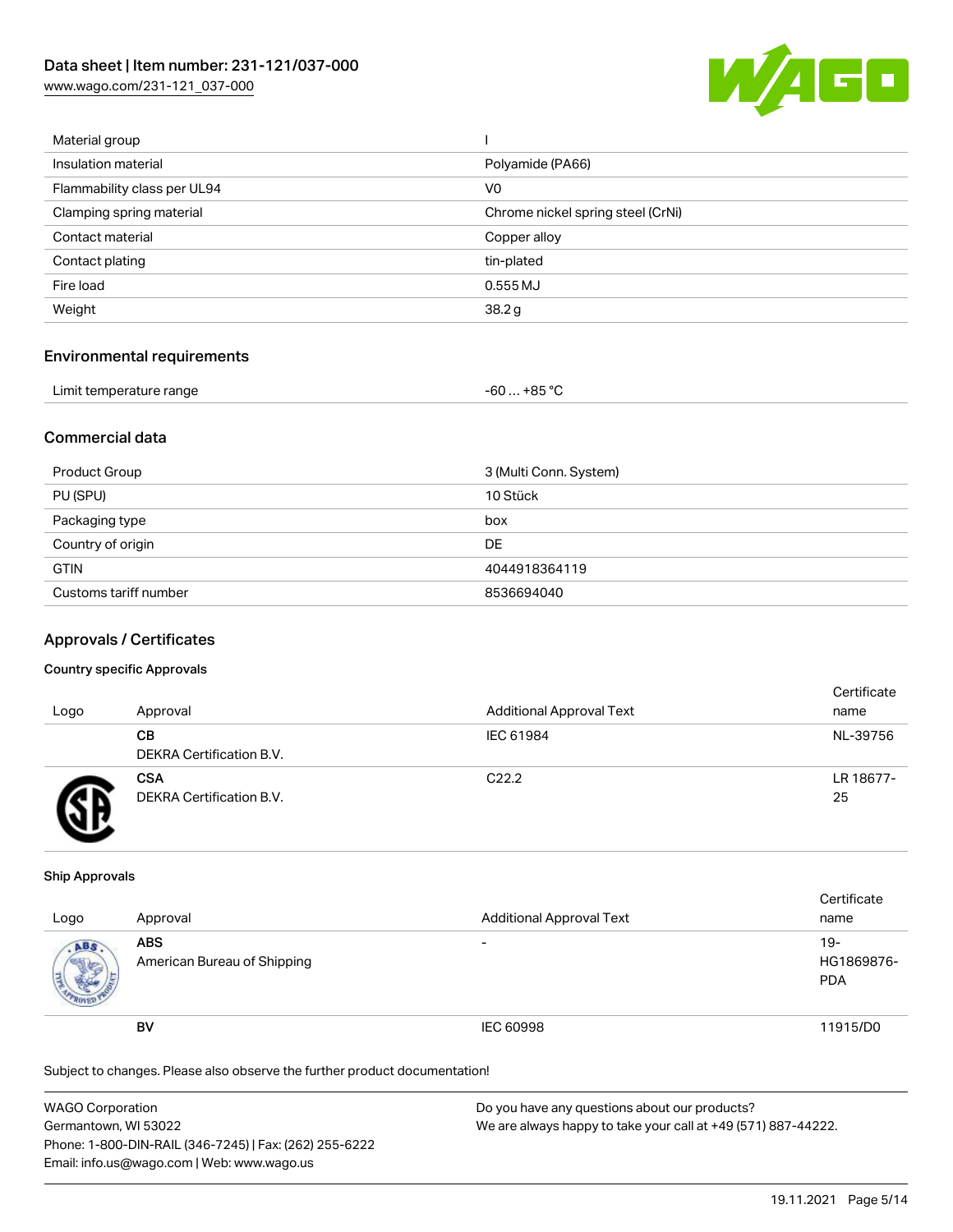



Bureau Veritas S.A. BV

# DNV GL

| <b>DNV GL</b>                          | TAE000016Z |
|----------------------------------------|------------|
| Det Norske Veritas, Germanischer Lloyd |            |

### UL-Approvals

| Logo | Approval                             | <b>Additional Approval Text</b> | Certificate<br>name |
|------|--------------------------------------|---------------------------------|---------------------|
| Э.   | UL<br>Underwriters Laboratories Inc. | <b>UL 1059</b>                  | E45172              |
|      | UR<br>Underwriters Laboratories Inc. | <b>UL 1977</b>                  | E45171              |

# Counterpart

|                                                                     | Item no.231-621<br>Male connector; 21-pole; Pin spacing 5 mm; gray                                                                                                                              | www.wago.com/231-621             |
|---------------------------------------------------------------------|-------------------------------------------------------------------------------------------------------------------------------------------------------------------------------------------------|----------------------------------|
|                                                                     | Item no.231-151/001-000<br>Male header; 21-pole; THT; 1.0 x 1.0 mm solder pin; straight; pin spacing 5 mm; gray                                                                                 | www.wago.com/231-151/001-000     |
|                                                                     | Item no.231-451/001-000<br>Male header; 21-pole; THT; 1.0 x 1.0 mm solder pin; angled; pin spacing 5 mm; gray                                                                                   | www.wago.com/231-451/001-000     |
| <b>Optional accessories</b><br>Marking accessories<br>Marking strip |                                                                                                                                                                                                 |                                  |
|                                                                     | Item no.: 210-331/500-103<br>Marking strips; as a DIN A4 sheet; MARKED; 1-12 (300x); Height of marker strip: 2.3 mm/0.091 in; Strip<br>length 182 mm; Horizontal marking; Self-adhesive; white  | www.wago.com/210-331<br>/500-103 |
|                                                                     | Item no.: 210-331/500-104<br>Marking strips; as a DIN A4 sheet; MARKED; 13-24 (300x); Height of marker strip: 2.3 mm/0.091 in; Strip<br>length 182 mm; Horizontal marking; Self-adhesive; white | www.wago.com/210-331<br>/500-104 |
|                                                                     | Subject to changes. Please also observe the further product documentation!                                                                                                                      |                                  |
| <b>WAGO Corporation</b>                                             | Do you have any questions about our products?                                                                                                                                                   |                                  |

Germantown, WI 53022 Phone: 1-800-DIN-RAIL (346-7245) | Fax: (262) 255-6222 Email: info.us@wago.com | Web: www.wago.us

We are always happy to take your call at +49 (571) 887-44222.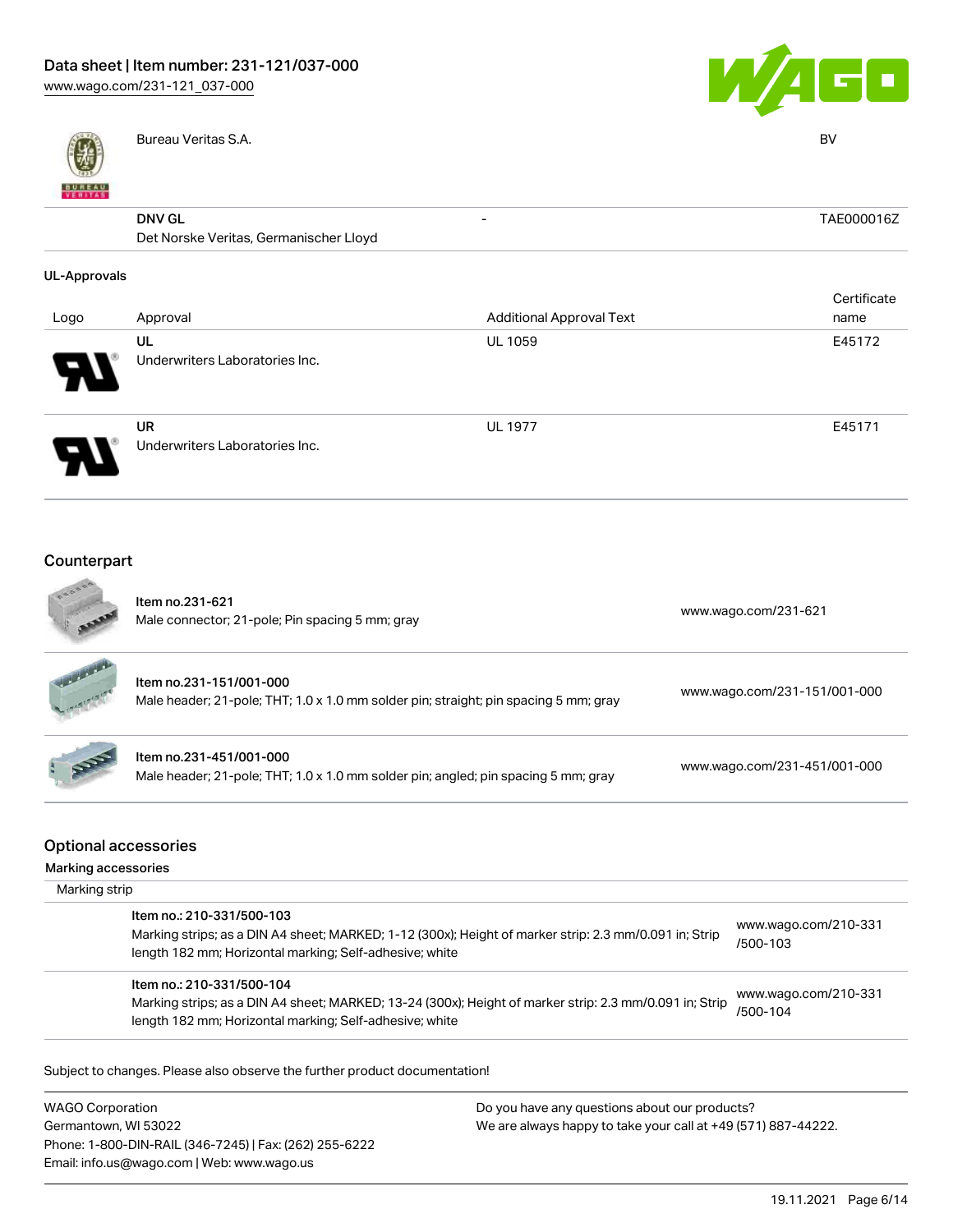Email: info.us@wago.com | Web: www.wago.us

[www.wago.com/231-121\\_037-000](http://www.wago.com/231-121_037-000)



|                                                 | Item no.: 210-332/500-202<br>Marking strips; as a DIN A4 sheet; MARKED; 1-16 (160x); Height of marker strip: 3 mm; Strip length 182<br>mm; Horizontal marking; Self-adhesive; white  | www.wago.com/210-332<br>/500-202 |
|-------------------------------------------------|--------------------------------------------------------------------------------------------------------------------------------------------------------------------------------------|----------------------------------|
|                                                 | Item no.: 210-332/500-206<br>Marking strips; as a DIN A4 sheet; MARKED; 33-48 (160x); Height of marker strip: 3 mm; Strip length<br>182 mm; Horizontal marking; Self-adhesive; white | www.wago.com/210-332<br>/500-206 |
|                                                 | Item no.: 210-332/500-205<br>Marking strips; as a DIN A4 sheet; MARKED; 1-32 (80x); Height of marker strip: 3 mm; Strip length 182<br>mm; Horizontal marking; Self-adhesive; white   | www.wago.com/210-332<br>/500-205 |
|                                                 | Item no.: 210-332/500-204<br>Marking strips; as a DIN A4 sheet; MARKED; 17-32 (160x); Height of marker strip: 3 mm; Strip length<br>182 mm; Horizontal marking; Self-adhesive; white | www.wago.com/210-332<br>/500-204 |
| <b>Testing accessories</b>                      |                                                                                                                                                                                      |                                  |
| Testing accessories                             |                                                                                                                                                                                      |                                  |
|                                                 | Item no.: 210-136<br>Test plug; 2 mm Ø; with 500 mm cable                                                                                                                            | www.wago.com/210-136             |
|                                                 | Item no.: 231-661<br>Test plugs for female connectors; for 5 mm and 5.08 mm pin spacing; 2,50 mm²; light gray                                                                        | www.wago.com/231-661             |
| <b>Ferrules</b>                                 |                                                                                                                                                                                      |                                  |
| Ferrule                                         |                                                                                                                                                                                      |                                  |
|                                                 | Item no.: 216-101<br>Ferrule; Sleeve for 0.5 mm <sup>2</sup> / AWG 22; uninsulated; electro-tin plated; silver-colored                                                               | www.wago.com/216-101             |
|                                                 | Item no.: 216-104<br>Ferrule; Sleeve for 1.5 mm <sup>2</sup> / AWG 16; uninsulated; electro-tin plated; silver-colored                                                               | www.wago.com/216-104             |
|                                                 | Item no.: 216-106<br>Ferrule; Sleeve for 2.5 mm <sup>2</sup> / AWG 14; uninsulated; electro-tin plated; silver-colored                                                               | www.wago.com/216-106             |
|                                                 | Item no.: 216-102<br>Ferrule; Sleeve for 0.75 mm <sup>2</sup> / AWG 20; uninsulated; electro-tin plated; silver-colored                                                              | www.wago.com/216-102             |
|                                                 | Item no.: 216-103<br>Ferrule; Sleeve for 1 mm <sup>2</sup> / AWG 18; uninsulated; electro-tin plated                                                                                 | www.wago.com/216-103             |
|                                                 | Item no.: 216-123<br>Ferrule; Sleeve for 1 mm <sup>2</sup> / AWG 18; uninsulated; electro-tin plated; silver-colored                                                                 | www.wago.com/216-123             |
| î.                                              | Item no.: 216-122<br>Ferrule; Sleeve for 0.75 mm <sup>2</sup> / AWG 20; uninsulated; electro-tin plated; silver-colored                                                              | www.wago.com/216-122             |
|                                                 | Item no.: 216-124<br>Ferrule; Sleeve for 1.5 mm <sup>2</sup> / AWG 16; uninsulated; electro-tin plated                                                                               | www.wago.com/216-124             |
|                                                 | Item no.: 216-142<br>Ferrule; Sleeve for 0.75 mm <sup>2</sup> / 18 AWG; uninsulated; electro-tin plated; electrolytic copper; gastight                                               | www.wago.com/216-142             |
|                                                 | Subject to changes. Please also observe the further product documentation!                                                                                                           |                                  |
| <b>WAGO Corporation</b><br>Germantown, WI 53022 | Do you have any questions about our products?<br>We are always happy to take your call at +49 (571) 887-44222.<br>Phone: 1-800-DIN-RAIL (346-7245)   Fax: (262) 255-6222             |                                  |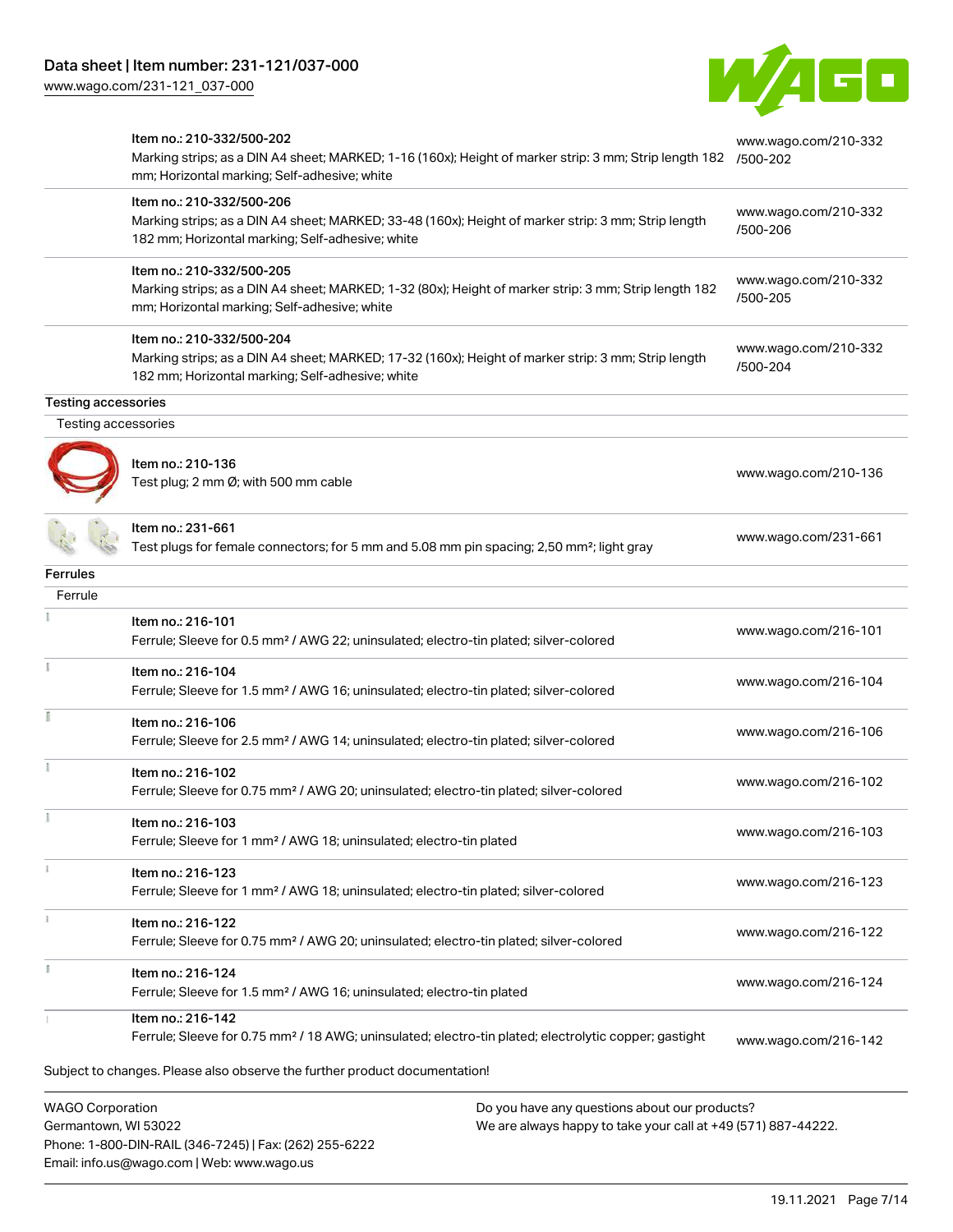# Data sheet | Item number: 231-121/037-000

[www.wago.com/231-121\\_037-000](http://www.wago.com/231-121_037-000)



crimped; acc. to DIN 46228, Part 1/08.92

|   | Item no.: 216-132<br>Ferrule; Sleeve for 0.34 mm <sup>2</sup> / AWG 24; uninsulated; electro-tin plated                                                                                           | www.wago.com/216-132 |
|---|---------------------------------------------------------------------------------------------------------------------------------------------------------------------------------------------------|----------------------|
|   | Item no.: 216-121<br>Ferrule; Sleeve for 0.5 mm <sup>2</sup> / AWG 22; uninsulated; electro-tin plated; silver-colored                                                                            | www.wago.com/216-121 |
|   | Item no.: 216-143<br>Ferrule; Sleeve for 1 mm <sup>2</sup> / AWG 18; uninsulated; electro-tin plated; electrolytic copper; gastight<br>crimped; acc. to DIN 46228, Part 1/08.92                   | www.wago.com/216-143 |
|   | Item no.: 216-131<br>Ferrule; Sleeve for 0.25 mm <sup>2</sup> / AWG 24; uninsulated; electro-tin plated; silver-colored                                                                           | www.wago.com/216-131 |
|   | Item no.: 216-141<br>Ferrule; Sleeve for 0.5 mm <sup>2</sup> / 20 AWG; uninsulated; electro-tin plated; electrolytic copper; gastight<br>crimped; acc. to DIN 46228, Part 1/08.92                 | www.wago.com/216-141 |
|   | Item no.: 216-152<br>Ferrule; Sleeve for 0.34 mm <sup>2</sup> / AWG 24; uninsulated; electro-tin plated                                                                                           | www.wago.com/216-152 |
|   | Item no.: 216-203<br>Ferrule; Sleeve for 1 mm <sup>2</sup> / AWG 18; insulated; electro-tin plated; red                                                                                           | www.wago.com/216-203 |
|   | Item no.: 216-202<br>Ferrule; Sleeve for 0.75 mm <sup>2</sup> / 18 AWG; insulated; electro-tin plated; gray                                                                                       | www.wago.com/216-202 |
|   | Item no.: 216-151<br>Ferrule; Sleeve for 0.25 mm <sup>2</sup> / AWG 24; uninsulated; electro-tin plated                                                                                           | www.wago.com/216-151 |
| Ă | Item no.: 216-204<br>Ferrule; Sleeve for 1.5 mm <sup>2</sup> / AWG 16; insulated; electro-tin plated; black                                                                                       | www.wago.com/216-204 |
|   | Item no.: 216-144<br>Ferrule; Sleeve for 1.5 mm <sup>2</sup> / AWG 16; uninsulated; electro-tin plated; electrolytic copper; gastight<br>crimped; acc. to DIN 46228, Part 1/08.92; silver-colored | www.wago.com/216-144 |
|   | Item no.: 216-201<br>Ferrule; Sleeve for 0.5 mm <sup>2</sup> / 20 AWG; insulated; electro-tin plated; white                                                                                       | www.wago.com/216-201 |
|   | Item no.: 216-223<br>Ferrule; Sleeve for 1 mm <sup>2</sup> / AWG 18; insulated; electro-tin plated; red                                                                                           | www.wago.com/216-223 |
|   | Item no.: 216-241<br>Ferrule; Sleeve for 0.5 mm <sup>2</sup> / 20 AWG; insulated; electro-tin plated; electrolytic copper; gastight<br>crimped; acc. to DIN 46228, Part 4/09.90; white            | www.wago.com/216-241 |
|   | Item no.: 216-242<br>Ferrule; Sleeve for 0.75 mm <sup>2</sup> / 18 AWG; insulated; electro-tin plated; electrolytic copper; gastight<br>crimped; acc. to DIN 46228, Part 4/09.90; gray            | www.wago.com/216-242 |
|   | Item no.: 216-222<br>Ferrule; Sleeve for 0.75 mm <sup>2</sup> / 18 AWG; insulated; electro-tin plated; gray                                                                                       | www.wago.com/216-222 |
|   | Item no.: 216-221<br>Ferrule; Sleeve for 0.5 mm <sup>2</sup> / 20 AWG; insulated; electro-tin plated; white                                                                                       | www.wago.com/216-221 |

| <b>WAGO Corporation</b>                                |
|--------------------------------------------------------|
| Germantown, WI 53022                                   |
| Phone: 1-800-DIN-RAIL (346-7245)   Fax: (262) 255-6222 |
| Email: info.us@wago.com   Web: www.wago.us             |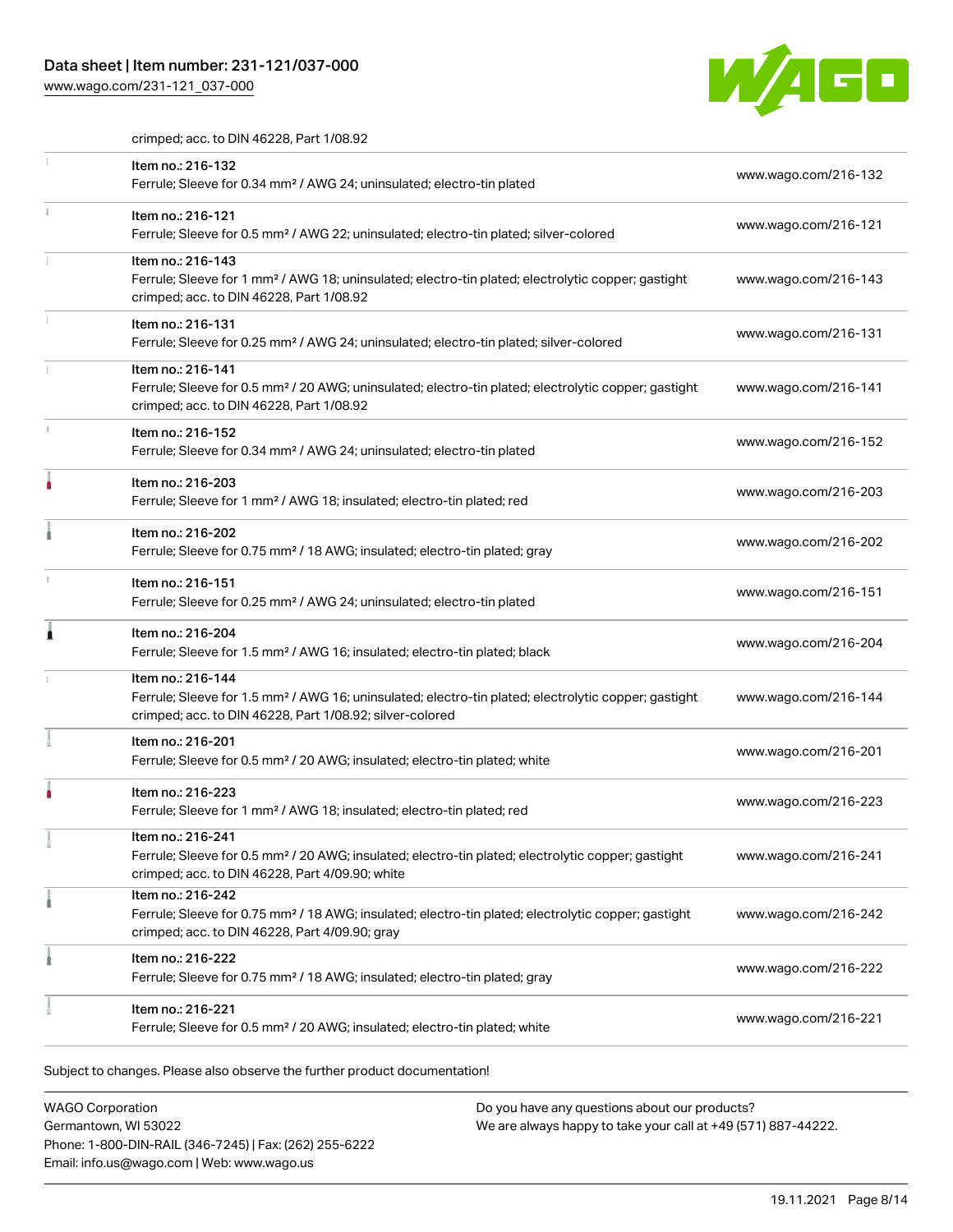# Data sheet | Item number: 231-121/037-000

[www.wago.com/231-121\\_037-000](http://www.wago.com/231-121_037-000)



|                   | Item no.: 216-224<br>Ferrule; Sleeve for 1.5 mm <sup>2</sup> / AWG 16; insulated; electro-tin plated; black                                                                                             | www.wago.com/216-224 |
|-------------------|---------------------------------------------------------------------------------------------------------------------------------------------------------------------------------------------------------|----------------------|
| ٥                 | Item no.: 216-243<br>Ferrule; Sleeve for 1 mm <sup>2</sup> / AWG 18; insulated; electro-tin plated; electrolytic copper; gastight crimped; www.wago.com/216-243<br>acc. to DIN 46228, Part 4/09.90; red |                      |
|                   | Item no.: 216-244<br>Ferrule; Sleeve for 1.5 mm <sup>2</sup> / AWG 16; insulated; electro-tin plated; electrolytic copper; gastight<br>crimped; acc. to DIN 46228, Part 4/09.90; black                  | www.wago.com/216-244 |
|                   | Item no.: 216-263<br>Ferrule; Sleeve for 1 mm <sup>2</sup> / AWG 18; insulated; electro-tin plated; electrolytic copper; gastight crimped; www.wago.com/216-263<br>acc. to DIN 46228, Part 4/09.90; red |                      |
|                   | Item no.: 216-264<br>Ferrule; Sleeve for 1.5 mm <sup>2</sup> / AWG 16; insulated; electro-tin plated; electrolytic copper; gastight<br>crimped; acc. to DIN 46228, Part 4/09.90; black                  | www.wago.com/216-264 |
|                   | Item no.: 216-284<br>Ferrule; Sleeve for 1.5 mm <sup>2</sup> / AWG 16; insulated; electro-tin plated; electrolytic copper; gastight<br>crimped; acc. to DIN 46228, Part 4/09.90; black                  | www.wago.com/216-284 |
|                   | Item no.: 216-262<br>Ferrule; Sleeve for 0.75 mm <sup>2</sup> / 18 AWG; insulated; electro-tin plated; electrolytic copper; gastight<br>crimped; acc. to DIN 46228, Part 4/09.90; gray                  | www.wago.com/216-262 |
|                   | Item no.: 216-301<br>Ferrule; Sleeve for 0.25 mm <sup>2</sup> / AWG 24; insulated; electro-tin plated; yellow                                                                                           | www.wago.com/216-301 |
|                   | Item no.: 216-321<br>Ferrule; Sleeve for 0.25 mm <sup>2</sup> / AWG 24; insulated; electro-tin plated; yellow                                                                                           | www.wago.com/216-321 |
|                   | Item no.: 216-322<br>Ferrule; Sleeve for 0.34 mm <sup>2</sup> / 22 AWG; insulated; electro-tin plated; green                                                                                            | www.wago.com/216-322 |
|                   | Item no.: 216-302<br>Ferrule; Sleeve for 0.34 mm <sup>2</sup> / 22 AWG; insulated; electro-tin plated; green                                                                                            | www.wago.com/216-302 |
| Insulations stops |                                                                                                                                                                                                         |                      |
| Insulation stop   |                                                                                                                                                                                                         |                      |
|                   | Item no.: 231-672<br>Insulation stop; 0.75 - 1 mm <sup>2</sup> ; dark gray                                                                                                                              | www.wago.com/231-672 |
|                   | Item no.: 231-670<br>Insulation stop; 0.08-0.2 mm <sup>2</sup> / 0.2 mm <sup>2</sup> "s"; white                                                                                                         | www.wago.com/231-670 |
|                   | Item no.: 231-671<br>Insulation stop; 0.25 - 0.5 mm <sup>2</sup> ; light gray                                                                                                                           | www.wago.com/231-671 |
| Jumpers           |                                                                                                                                                                                                         |                      |

**Jumper** 

Subject to changes. Please also observe the further product documentation!

WAGO Corporation Germantown, WI 53022 Phone: 1-800-DIN-RAIL (346-7245) | Fax: (262) 255-6222 Email: info.us@wago.com | Web: www.wago.us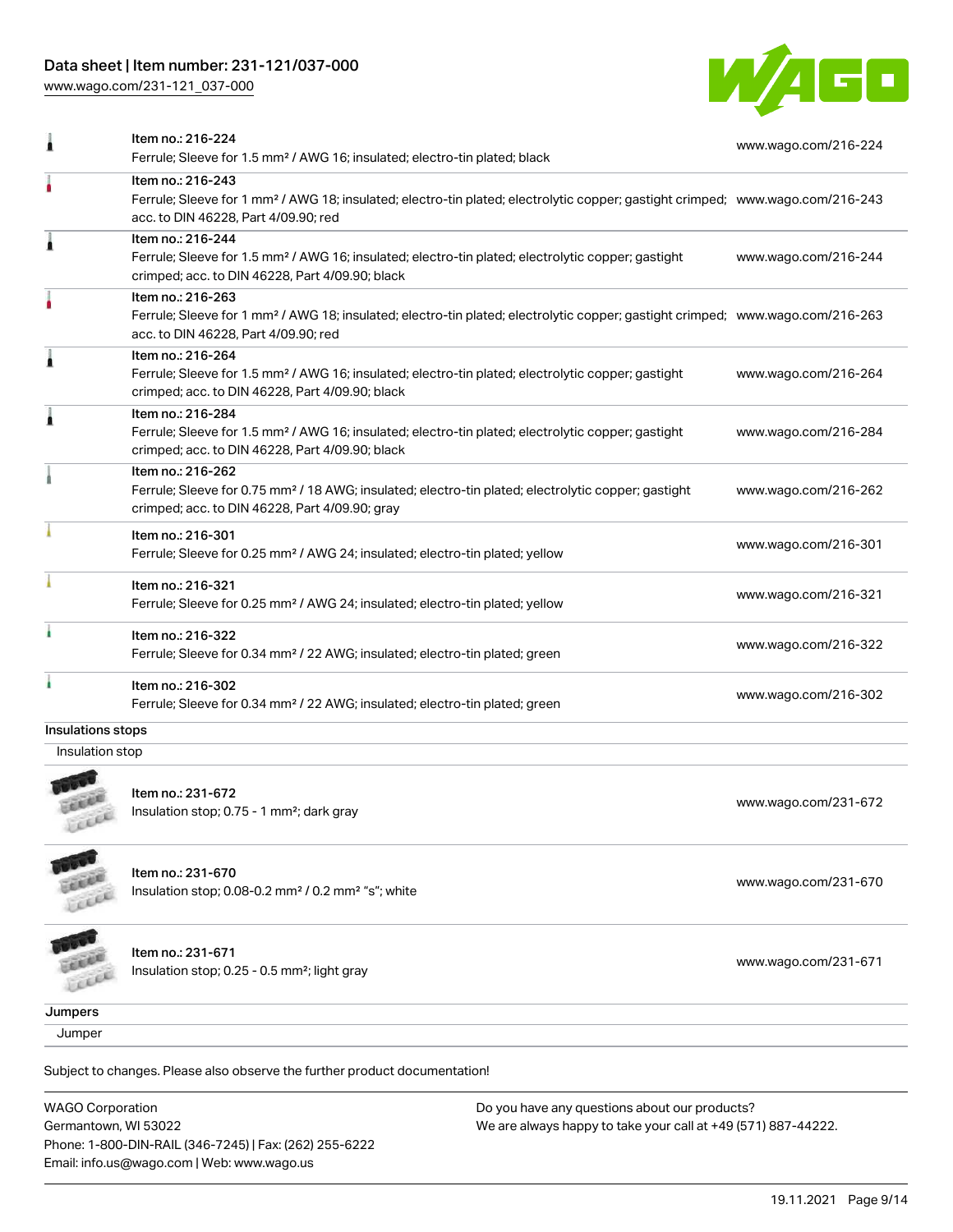# Data sheet | Item number: 231-121/037-000

[www.wago.com/231-121\\_037-000](http://www.wago.com/231-121_037-000)



|                | Item no.: 231-905<br>Jumper; for conductor entry; 5-way; insulated; gray                   | www.wago.com/231-905 |
|----------------|--------------------------------------------------------------------------------------------|----------------------|
|                | Item no.: 231-903<br>Jumper; for conductor entry; 3-way; insulated; gray                   | www.wago.com/231-903 |
|                | Item no.: 231-907<br>Jumper; for conductor entry; 7-way; insulated; gray                   | www.wago.com/231-907 |
|                | Item no.: 231-910<br>Jumper; for conductor entry; 10-way; insulated; gray                  | www.wago.com/231-910 |
|                | Item no.: 231-902<br>Jumper; for conductor entry; 2-way; insulated; gray                   | www.wago.com/231-902 |
| <b>Tools</b>   |                                                                                            |                      |
| Operating tool |                                                                                            |                      |
|                | Item no.: 209-130                                                                          |                      |
|                | Operating tool; suitable for 264, 280 and 281 Series; 1-way; of insulating material; white | www.wago.com/209-130 |
|                | Item no.: 209-132                                                                          |                      |
|                | Operating tool; for connecting comb-style jumper bar; 2-way; of insulating material        | www.wago.com/209-132 |
|                | Item no.: 231-159                                                                          |                      |
|                | Operating tool; natural                                                                    | www.wago.com/231-159 |
|                | Item no.: 231-231                                                                          |                      |
|                | Combination operating tool; red                                                            | www.wago.com/231-231 |
|                | Item no.: 231-131                                                                          |                      |
|                | Operating tool; made of insulating material; 1-way; loose; white                           | www.wago.com/231-131 |
|                | Item no.: 231-291<br>Operating tool; made of insulating material; 1-way; loose; red        | www.wago.com/231-291 |
|                | Item no.: 280-432<br>Operating tool; made of insulating material; 2-way; white             | www.wago.com/280-432 |
|                | Item no.: 280-434<br>Operating tool; made of insulating material; 4-way                    | www.wago.com/280-434 |
|                | Item no.: 280-437<br>Operating tool; made of insulating material; 7-way                    | www.wago.com/280-437 |
|                | Item no.: 280-440<br>Operating tool; made of insulating material; 10-way                   | www.wago.com/280-440 |
|                | Item no.: 280-435<br>Operating tool; made of insulating material; 5-way; gray              | www.wago.com/280-435 |
|                | Subject to changes. Please also observe the further product documentation!                 |                      |
|                |                                                                                            |                      |

WAGO Corporation Germantown, WI 53022 Phone: 1-800-DIN-RAIL (346-7245) | Fax: (262) 255-6222 Email: info.us@wago.com | Web: www.wago.us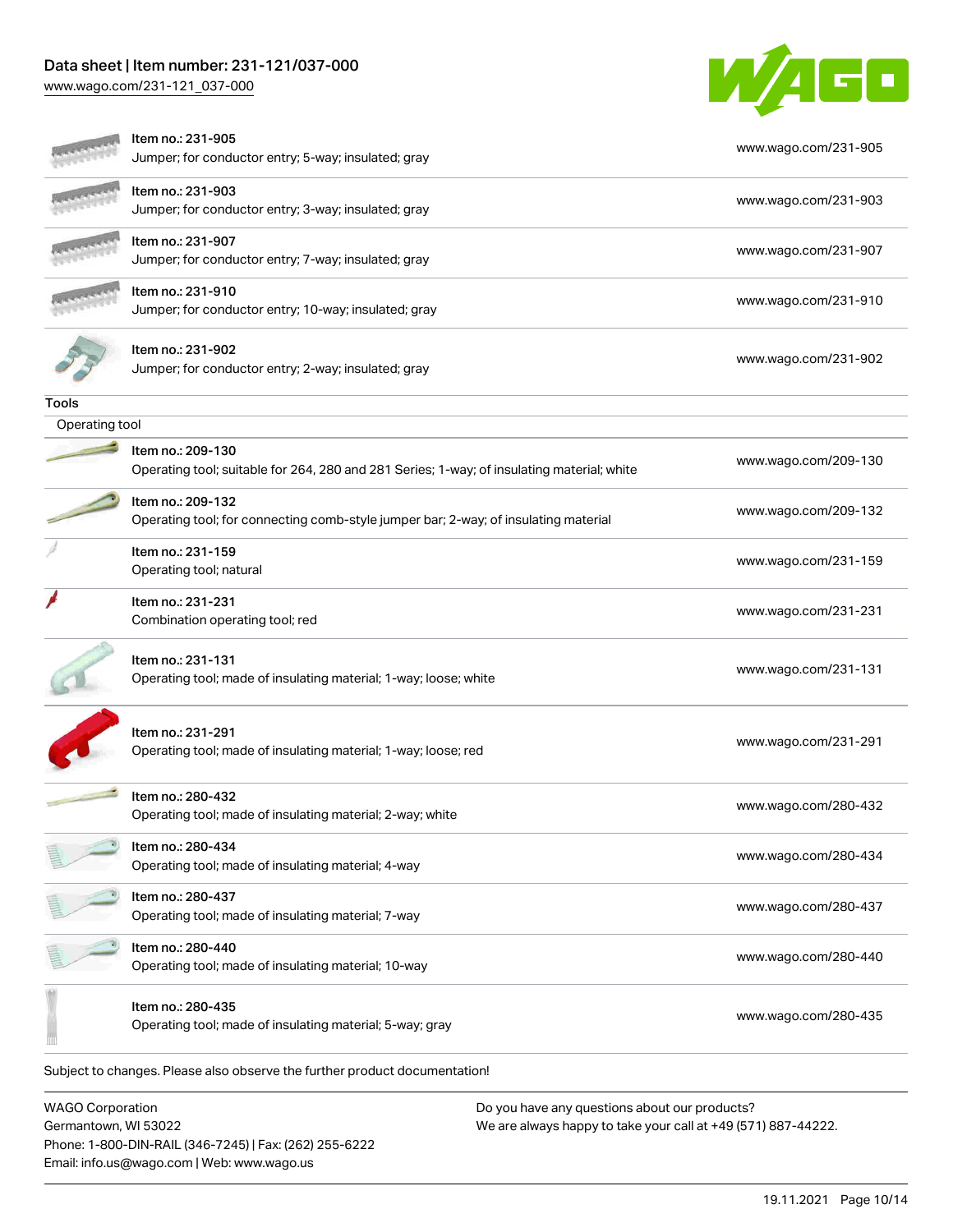[www.wago.com/231-121\\_037-000](http://www.wago.com/231-121_037-000)



|                                                                                             | Item no.: 280-436<br>Operating tool; made of insulating material; 6-way     |            | www.wago.com/280-436 |          |
|---------------------------------------------------------------------------------------------|-----------------------------------------------------------------------------|------------|----------------------|----------|
|                                                                                             |                                                                             |            |                      |          |
|                                                                                             | Item no.: 280-438<br>Operating tool; made of insulating material; 8-way     |            | www.wago.com/280-438 |          |
|                                                                                             | Item no.: 280-433<br>Operating tool; made of insulating material; 3-way     |            | www.wago.com/280-433 |          |
|                                                                                             |                                                                             |            |                      |          |
| Cover                                                                                       |                                                                             |            |                      |          |
| Cover                                                                                       |                                                                             |            |                      |          |
|                                                                                             | Item no.: 231-668<br>Lockout caps; for covering unused clamping units; gray |            | www.wago.com/231-668 |          |
| <b>Downloads</b>                                                                            |                                                                             |            |                      |          |
| Documentation                                                                               |                                                                             |            |                      |          |
| <b>Additional Information</b><br>Technical explanations                                     |                                                                             | 2019 Apr 3 | pdf<br>2.0 MB        | Download |
| <b>CAD files</b>                                                                            |                                                                             |            |                      |          |
| <b>CAE</b> data                                                                             |                                                                             |            |                      |          |
| EPLAN Data Portal 231-121/037-000                                                           |                                                                             | <b>URL</b> | Download             |          |
| ZUKEN Portal 231-121/037-000                                                                |                                                                             |            | <b>URL</b>           | Download |
| EPLAN Data Portal 231-121/037-000                                                           |                                                                             |            | <b>URL</b>           | Download |
| CAD data                                                                                    |                                                                             |            |                      |          |
| 2D/3D Models 231-121/037-000                                                                |                                                                             |            | <b>URL</b>           | Download |
|                                                                                             | <b>Environmental Product Compliance</b>                                     |            |                      |          |
| <b>Compliance Search</b>                                                                    |                                                                             |            |                      |          |
| Environmental Product Compliance 231-121/037-000                                            |                                                                             |            | <b>URL</b>           | Download |
| 1-conductor female connector; CAGE CLAMP®; 2.5 mm <sup>2</sup> ; Pin spacing 5 mm; 21-pole; |                                                                             |            |                      |          |

Lateral locking levers; 2,50 mm²; gray

Subject to changes. Please also observe the further product documentation!

WAGO Corporation Germantown, WI 53022 Phone: 1-800-DIN-RAIL (346-7245) | Fax: (262) 255-6222 Email: info.us@wago.com | Web: www.wago.us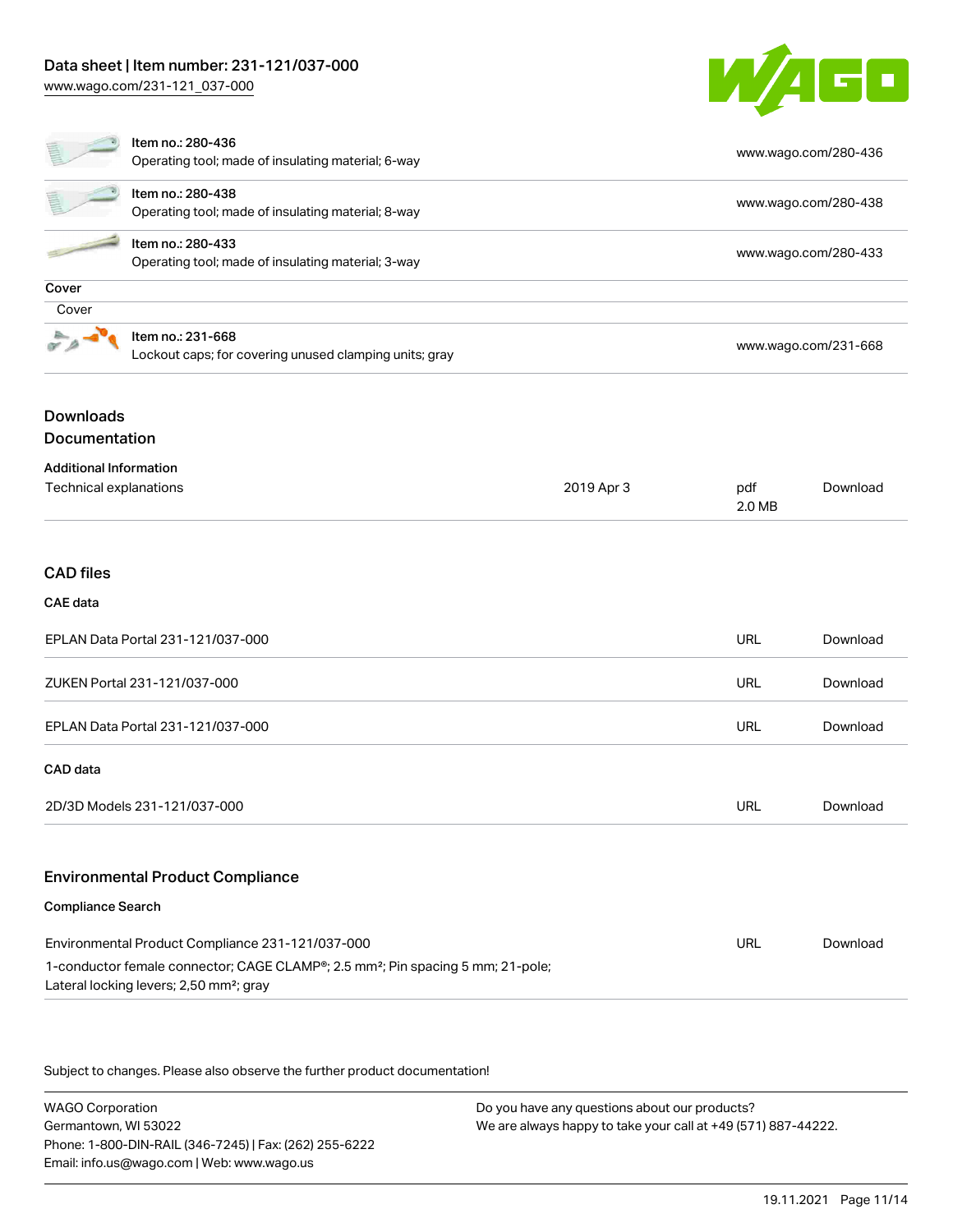

### Installation Notes



Inserting a conductor via 3.5 mm screwdriver – CAGE CLAMP® actuation parallel to conductor entry.



Inserting a conductor via 3.5 mm screwdriver – CAGE CLAMP® actuation perpendicular to conductor entry.



Inserting a conductor into CAGE CLAMP® unit via operating lever (231-291).



Inserting a conductor via operating tool.



Coding a female connector by removing coding finger(s).

Subject to changes. Please also observe the further product documentation!

WAGO Corporation Germantown, WI 53022 Phone: 1-800-DIN-RAIL (346-7245) | Fax: (262) 255-6222 Email: info.us@wago.com | Web: www.wago.us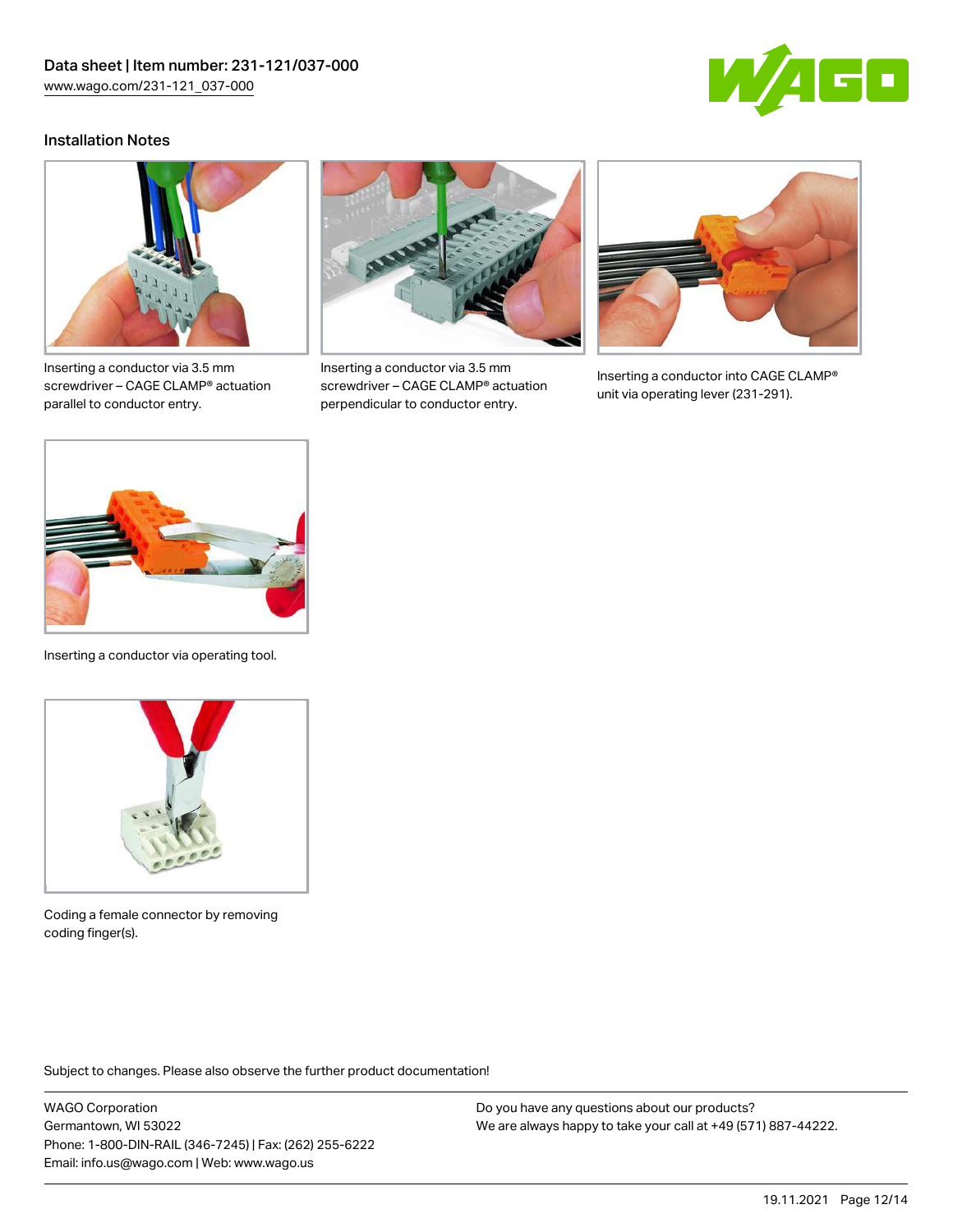



Testing – female connector with CAGE CLAMP®

Integrated test ports for testing perpendicular to conductor entry via 2 or 2.3 mm Ø test plug

Installation



Male connector with strain relief plate



Strain relief housing shown with a male connector equipped with CAGE CLAMP®



Labeling via direct marking or self-adhesive strips.

Subject to changes. Please also observe the further product documentation! Product family

WAGO Corporation Germantown, WI 53022 Phone: 1-800-DIN-RAIL (346-7245) | Fax: (262) 255-6222 Email: info.us@wago.com | Web: www.wago.us